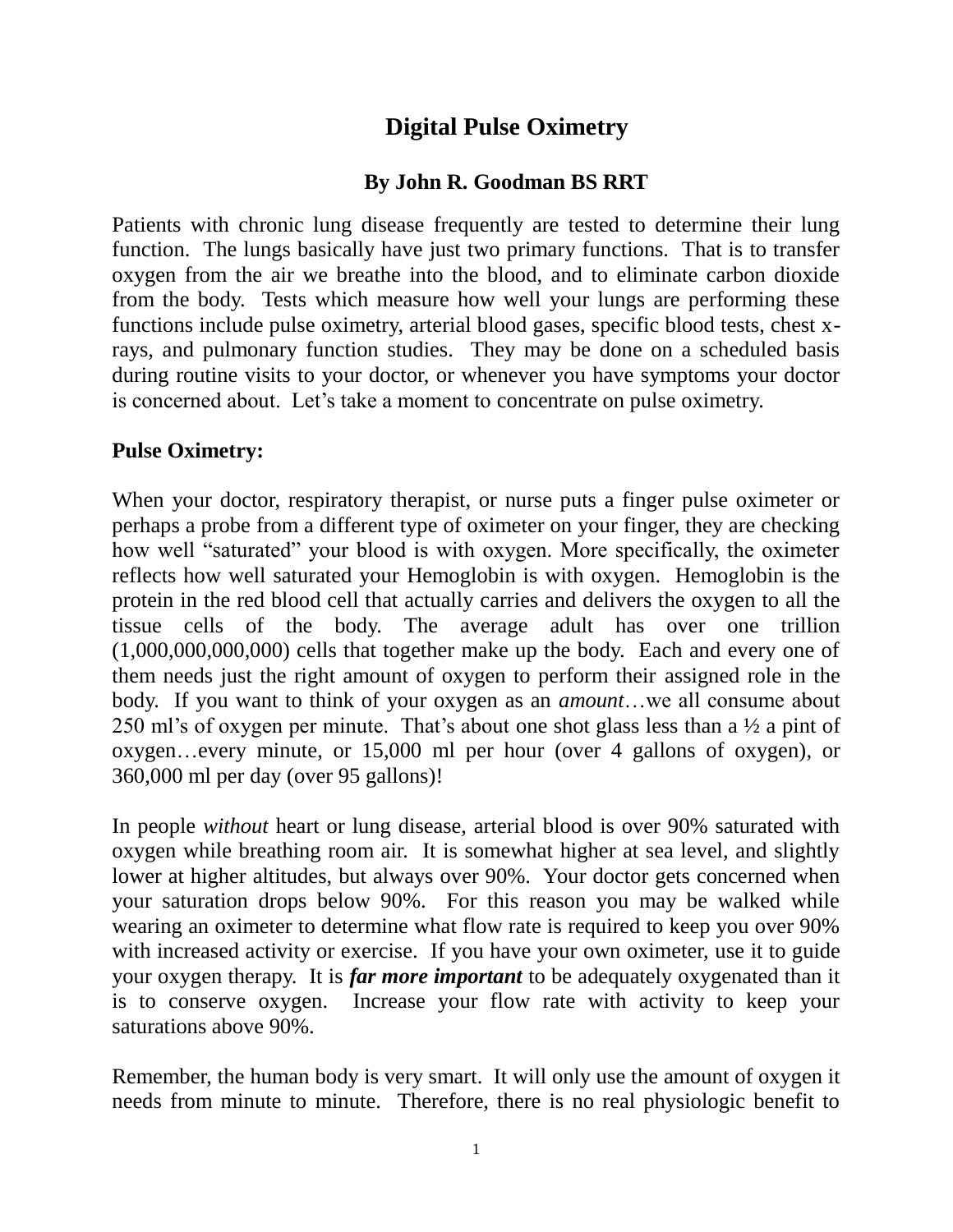keeping your saturations much above 97%. In fact, you are probably just wasting oxygen. Some patients like a little "oxygen cushion" and there is nothing wrong with that. Other patients want to use the lowest liter flow possible to make their portable oxygen source last longer. There is nothing wrong with this approach either, as long as your saturations stay above 90% under conditions of rest and activity. Keeping your saturations in the mid 90's is probably the best target for all patients. Don't *focus* on your oxygen flow rate…*focus* on your oxygen saturation!

The first commercially available oximeter for hospital use (around 1979) cost over \$21,000.00, only worked with the old style ear-clip, and was so big it required its own cart to wheel from patient room to patient room. Today's digital pulse oximeters are commonly purchased for less than \$50.00 on the Internet, yet they utilize the same principle of operation, are much easier to use, and are just as accurate. Technology has indeed come a long way!





Over \$63,000.00 in 2011 dollarsLess than \$70.00 on the Internet

## **A Few Personal Comments**

*The following comments are my own personal observations and recommendations based on over 40 years of taking care of patients with all types of chronic lung disease:*

While the 90% saturation figure is universally recognized as "acceptable", that doesn't mean you should shoot for JUST 90%. I have been asked literally thousands of times over my career what saturations should a particular patient shoot for. I always answer the same. Well, what is a NORMAL oxygen saturation based on the altitude where you live? Here in Denver where the altitude is virtually exactly 5,280 feet, we use the normal range of 94-97% as quite normal and very acceptable. If you live along or near any of our coastlines (sea level) your "normals" are higher because you are almost literally at sea level. Perhaps a range of 95%-98% would be your normal range. The reason for the difference is due to